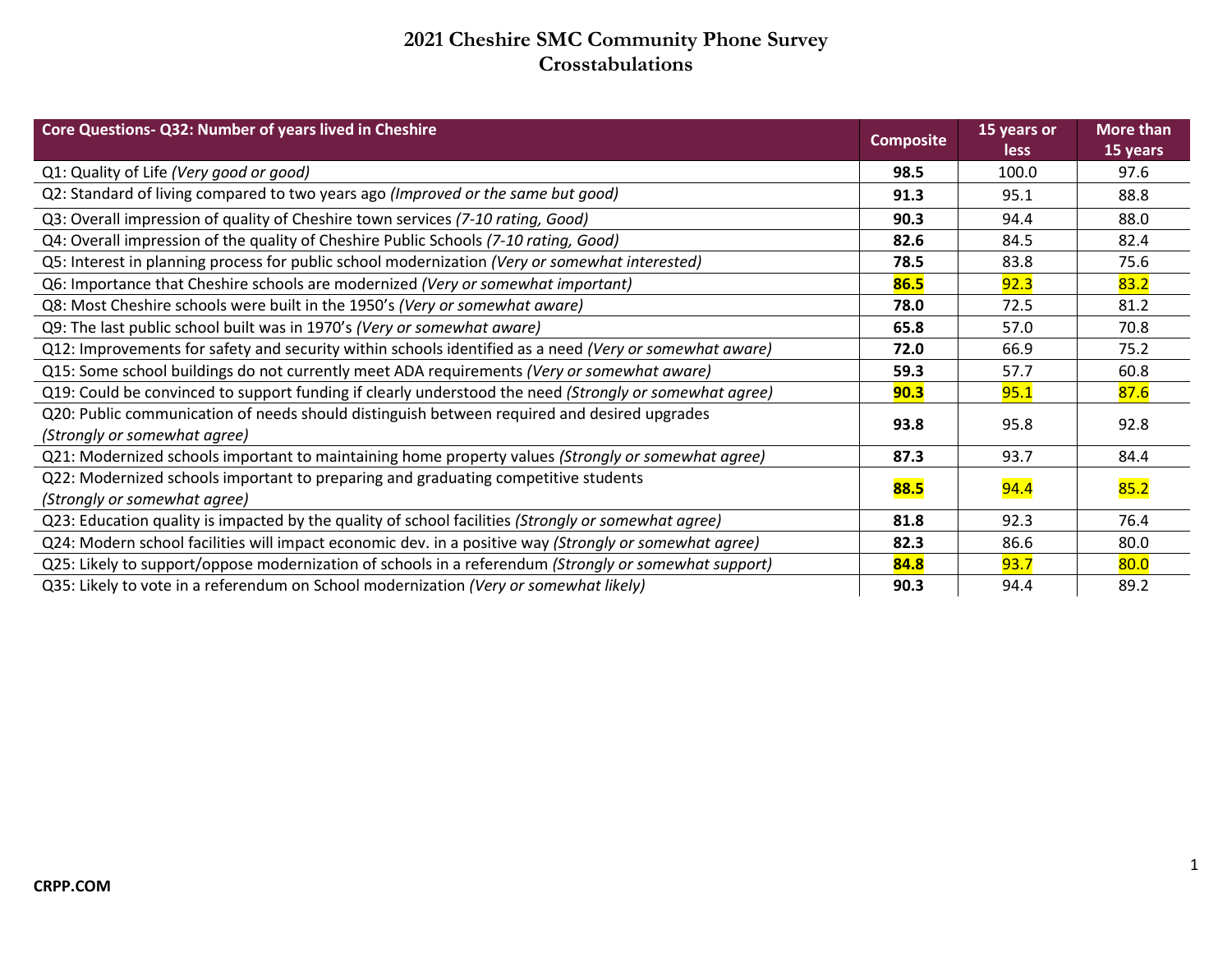| <b>Core Questions- Q33: Age</b>                                                                        | <b>Composite</b> | 18-34 | 35-54 | 55 and $+$ |
|--------------------------------------------------------------------------------------------------------|------------------|-------|-------|------------|
| Q1: Quality of Life (Very good or good)                                                                | 98.5             | 98.6  | 99.4  | 97.7       |
| Q2: Standard of living compared to two years ago (Improved or the same but good)                       | 91.3             | 95.7  | 92.9  | 88.0       |
| Q3: Overall impression of quality of Cheshire town services (7-10 rating, Good)                        | 90.3             | 90.0  | 94.2  | 86.9       |
| Q4: Overall impression of the quality of Cheshire Public Schools (7-10 rating, Good)                   | 82.6             | 77.1  | 87.1  | 80.6       |
| Q5: Interest in planning process for public school modernization (Very or somewhat interested)         | 78.5             | 68.6  | 85.8  | 76.0       |
| Q6: Importance that Cheshire schools are modernized (Very or somewhat important)                       | 86.5             | 90.0  | 92.9  | 79.4       |
| Q8: Most Cheshire schools were built in the 1950's (Very or somewhat aware)                            | 78.0             | 68.6  | 79.4  | 80.6       |
| Q9: The last public school built was in 1970's (Very or somewhat aware)                                | 65.8             | 50.0  | 65.2  | 72.6       |
| Q12: Improvements for safety and security within schools identified as a need                          | 72.0             |       | 73.5  | 72.6       |
| (Very or somewhat aware)                                                                               |                  | 67.1  |       |            |
| Q15: Some school buildings do not currently meet ADA requirements (Very or somewhat aware)             | 59.3             | 58.6  | 60.6  | 58.3       |
| Q19: Could be convinced to support funding if clearly understood the need                              | 90.3             | 88.6  | 94.2  | 87.4       |
| (Strongly or somewhat agree)                                                                           |                  |       |       |            |
| Q20: Public communication of needs should distinguish between required and desired upgrades            | 93.8             | 95.7  | 93.5  | 93.1       |
| (Strongly or somewhat agree)                                                                           |                  |       |       |            |
| Q21: Modernized schools important to maintaining home property values (Strongly or somewhat agree)     | 87.3             | 91.4  | 94.2  | 79.4       |
| Q22: Modernized schools important to preparing and graduating competitive students                     | 88.5             | 91.4  | 92.3  | 84.0       |
| (Strongly or somewhat agree)                                                                           |                  |       |       |            |
| Q23: Education quality is impacted by the quality of school facilities (Strongly or somewhat agree)    | 81.8             | 85.7  | 88.4  | 74.3       |
| Q24: Modern school facilities will impact economic dev. in a positive way (Strongly or somewhat agree) | 82.3             | 85.7  | 87.1  | 76.6       |
| Q25: Likely to support/oppose modernization of schools in a referendum                                 | 84.8             | 95.7  | 90.3  |            |
| (Strongly or somewhat support)                                                                         |                  |       |       | 75.4       |
| Q35: Likely to vote in a referendum on School modernization (Very or somewhat likely)                  | 90.3             | 91.4  | 91.0  | 89.1       |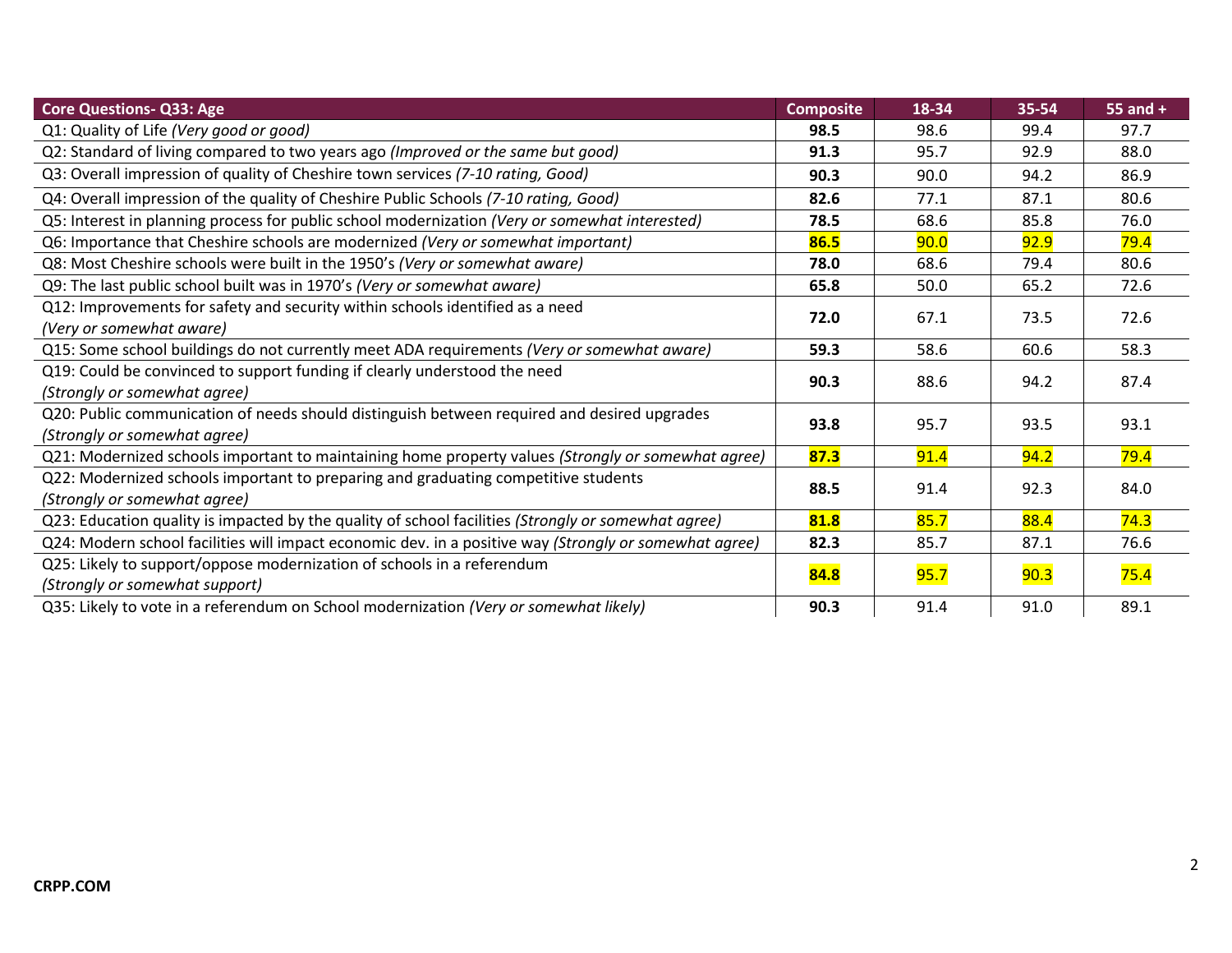| Core Questions- Q34: On children                                                                                            | <b>Composite</b> | <b>No Children</b> | <b>Children</b><br>attending/attended<br><b>Cheshire schools</b> | <b>Children not</b><br>attending<br><b>Cheshire</b><br><b>Schools</b> |
|-----------------------------------------------------------------------------------------------------------------------------|------------------|--------------------|------------------------------------------------------------------|-----------------------------------------------------------------------|
| Q1: Quality of Life (Very good or good)                                                                                     | 98.5             | 98.8               | 98.8                                                             | 100.0                                                                 |
| Q2: Standard of living compared to two years ago (Improved or the same but good)                                            | 91.3             | 92.7               | 89.7                                                             | 92.5                                                                  |
| Q3: Overall impression of quality of Cheshire town services (7-10 rating, Good)                                             | 90.3             | 89.0               | 90.1                                                             | 94.3                                                                  |
| Q4: Overall impression of the quality of Cheshire Public Schools (7-10 rating, Good)                                        | 82.6             | 70.7               | 89.3                                                             | 77.4                                                                  |
| Q5: Interest in planning process for public school modernization (Very or somewhat interested)                              | 78.5             | 63.4               | 85.2                                                             | 71.7                                                                  |
| Q6: Importance that Cheshire schools are modernized (Very or somewhat important)                                            | 86.5             | 82.9               | 88.1                                                             | 84.9                                                                  |
| Q8: Most Cheshire schools were built in the 1950's (Very or somewhat aware)                                                 | 78.0             | 69.5               | 81.5                                                             | 73.6                                                                  |
| Q9: The last public school built was in 1970's (Very or somewhat aware)                                                     | 65.8             | 51.2               | 73.7                                                             | 60.4                                                                  |
| Q12: Improvements for safety and security within schools identified as a need (Very or<br>somewhat aware)                   | 72.0             | 62.2               | 74.9                                                             | 75.5                                                                  |
| Q15: Some school buildings do not currently meet ADA requirements (Very or somewhat aware)                                  | 59.3             | 57.3               | 60.5                                                             | 66.0                                                                  |
| Q19: Could be convinced to support funding if clearly understood the need<br>(Strongly or somewhat agree)                   | 90.3             | 86.6               | 91.4                                                             | 90.6                                                                  |
| Q20: Public communication of needs should distinguish between required and desired upgrades<br>(Strongly or somewhat agree) | 93.8             | 93.9               | 93.4                                                             | 92.5                                                                  |
| Q21: Modernized schools important to maintaining home property values<br>(Strongly or somewhat agree)                       | 87.3             | 86.6               | 87.2                                                             | 86.8                                                                  |
| Q22: Modernized schools important to preparing and graduating competitive students<br>(Strongly or somewhat agree)          | 88.5             | 89.0               | 88.1                                                             | 92.5                                                                  |
| Q23: Education quality is impacted by the quality of school facilities<br>(Strongly or somewhat agree)                      | 81.8             | 80.5               | 82.3                                                             | 83.0                                                                  |
| Q24: Modern school facilities will impact economic dev. in a positive way<br>(Strongly or somewhat agree)                   | 82.3             | 82.9               | 81.5                                                             | 88.7                                                                  |
| Q25: Likely to support/oppose modernization of schools in a referendum<br>(Strongly or somewhat support)                    | 84.8             | 90.2               | 82.7                                                             | 84.9                                                                  |
| Q35: Likely to vote in a referendum on School modernization (Very or somewhat likely)                                       | 90.3             | 90.2               | 90.9                                                             | 90.3                                                                  |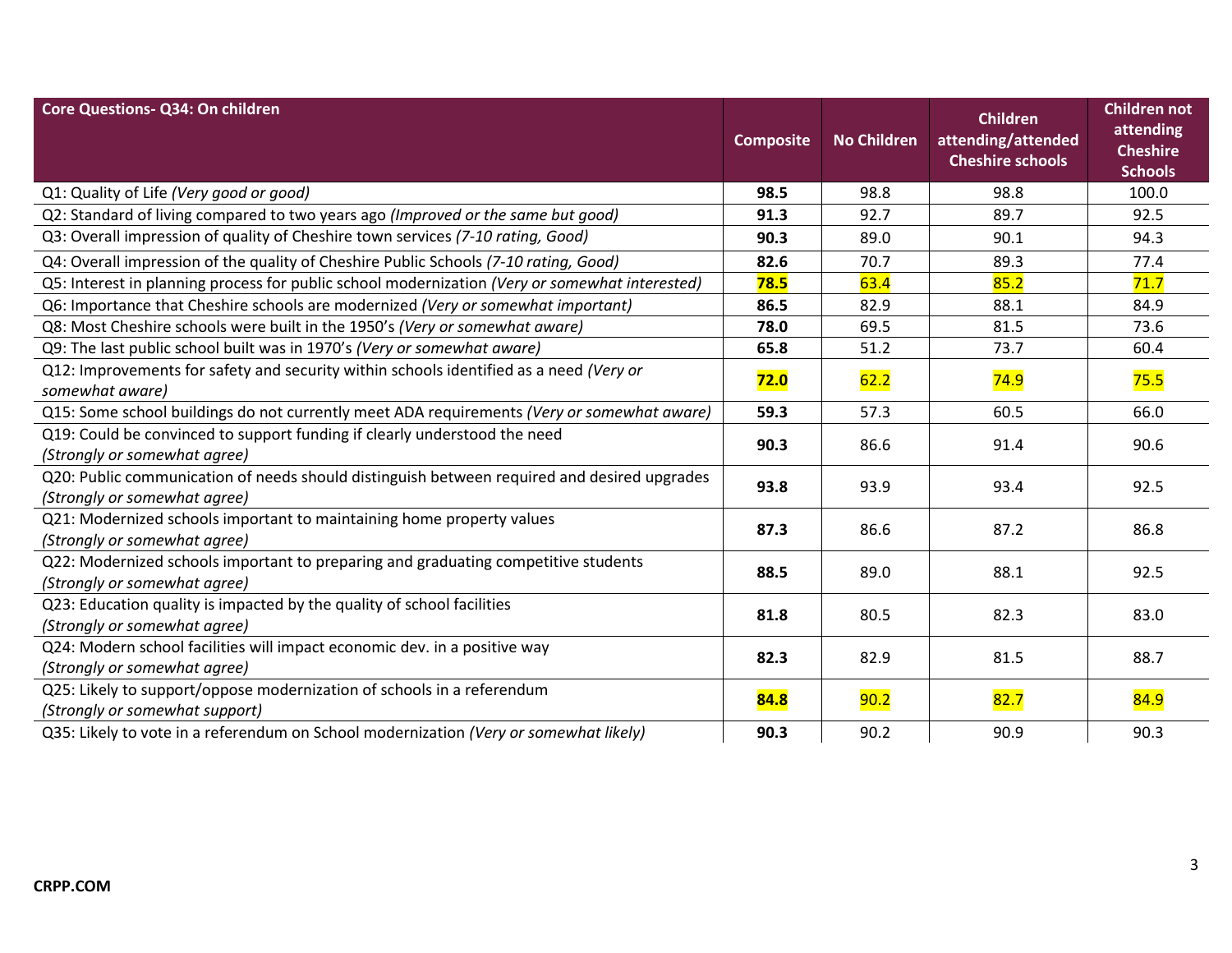| <b>Core Questions- Q36: Income</b>                                                                  | <b>Composite</b> | <b>Less than</b><br>\$75,000 | \$75,000 to<br>less than<br>\$200,000 | \$200,000 or<br>more |
|-----------------------------------------------------------------------------------------------------|------------------|------------------------------|---------------------------------------|----------------------|
| Q1: Quality of Life (Very good or good)                                                             | 98.5             | 96.4                         | 100.0                                 | 98.2                 |
| Q2: Standard of living compared to two years ago (Improved or the same but good)                    | 91.3             | 87.3                         | 90.1                                  | 96.4                 |
| Q3: Overall impression of quality of Cheshire town services (7-10 rating, Good)                     | 90.3             | 87.3                         | 95.1                                  | 89.1                 |
| Q4: Overall impression of the quality of Cheshire Public Schools (7-10 rating, Good)                | 82.6             | 67.3                         | 92.3                                  | 83.6                 |
| Q5: Interest in planning process for public school modernization (Very or somewhat interested)      | 78.5             | 61.8                         | 83.8                                  | 90.9                 |
| Q6: Importance that Cheshire schools are modernized (Very or somewhat important)                    | 86.5             | 72.7                         | 93.7                                  | 89.1                 |
| Q8: Most Cheshire schools were built in the 1950's (Very or somewhat aware)                         | 78.0             | 76.4                         | 84.5                                  | 81.8                 |
| Q9: The last public school built was in 1970's (Very or somewhat aware)                             | 65.8             | 67.3                         | 68.3                                  | 76.4                 |
| Q12: Improvements for safety and security within schools identified as a need                       | 72.0             | 67.3                         | 77.5                                  | 76.4                 |
| (Very or somewhat aware)                                                                            |                  |                              |                                       |                      |
| Q15: Some school buildings do not currently meet ADA requirements (Very or somewhat aware)          | 59.3             | 50.9                         | 62.0                                  | 61.8                 |
| Q19: Could be convinced to support funding if clearly understood the need                           | 90.3             | 81.8                         | <b>97.9</b>                           | 92.7                 |
| (Strongly or somewhat agree)                                                                        |                  |                              |                                       |                      |
| Q20: Public communication of needs should distinguish between required and desired upgrades         | 93.8             | 92.7                         | 95.1                                  | 92.7                 |
| (Strongly or somewhat agree)                                                                        |                  |                              |                                       |                      |
| Q21: Modernized schools important to maintaining home property values                               | 87.3             | 80.0                         | <b>94.4</b>                           | 90.9                 |
| (Strongly or somewhat agree)                                                                        |                  |                              |                                       |                      |
| Q22: Modernized schools important to preparing and graduating competitive students                  | 88.5             | 81.8                         | 95.8                                  | 87.3                 |
| (Strongly or somewhat agree)                                                                        |                  |                              |                                       |                      |
| Q23: Education quality is impacted by the quality of school facilities (Strongly or somewhat agree) | 81.8             | 76.4                         | 84.5                                  | 89.1                 |
| Q24: Modern school facilities will impact economic dev. in a positive way                           | 82.3             | 74.5                         | 92.3                                  | 85.5                 |
| (Strongly or somewhat agree)                                                                        |                  |                              |                                       |                      |
| Q25: Likely to support/oppose modernization of schools in a referendum                              | 84.8             | 76.4                         | 90.1                                  | 89.1                 |
| (Strongly or somewhat support)                                                                      |                  |                              |                                       |                      |
| Q35: Likely to vote in a referendum on School modernization (Very or somewhat likely)               | 90.3             | 80.0                         | 95.1                                  | 92.7                 |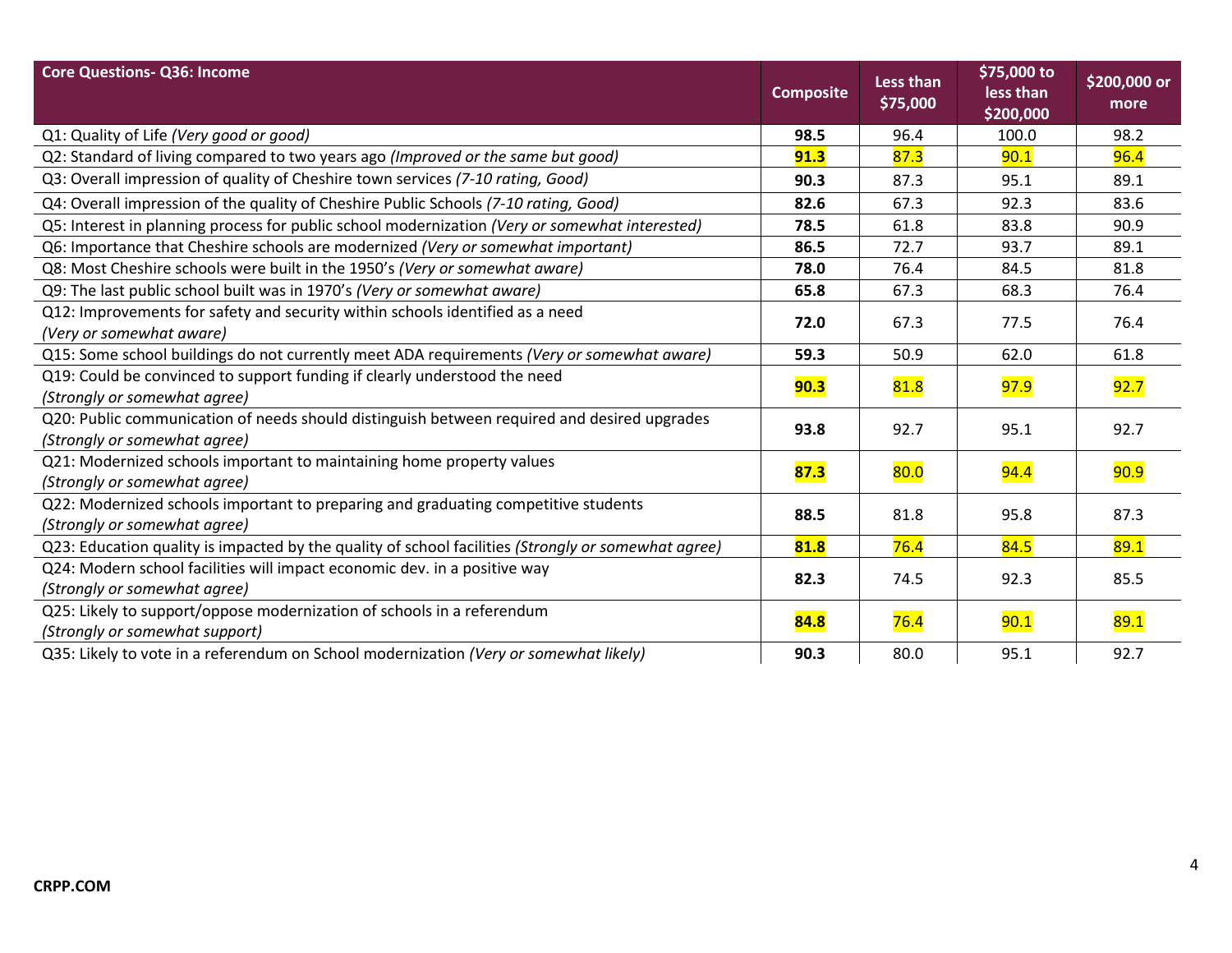| <b>Core Questions- Q37: Attendance Zones</b>                                                                                | <b>Composite</b> | Chapman<br><b>School</b> | <b>Doolittle</b><br><b>School</b> | <b>Highland</b><br><b>School</b> | <b>Norton</b><br><b>School</b> |
|-----------------------------------------------------------------------------------------------------------------------------|------------------|--------------------------|-----------------------------------|----------------------------------|--------------------------------|
| Q1: Quality of Life (Very good or good)                                                                                     | 98.5             | 98.6                     | 96.6                              | 98.4                             | 100.0                          |
| Q2: Standard of living compared to two years ago (Improved or the same but good)                                            | 91.3             | 91.4                     | 91.0                              | 89.6                             | 92.2                           |
| Q3: Overall impression of quality of Cheshire town services (7-10 rating, Good)                                             | 90.3             | 90.0                     | 91.0                              | 90.4                             | 93.5                           |
| Q4: Overall impression of the quality of Cheshire Public Schools (7-10 rating, Good)                                        | 82.6             | 78.6                     | 85.4                              | 86.4                             | 80.5                           |
| Q5: Interest in planning process for public school modernization<br>(Very or somewhat interested)                           | 78.5             | 84.3                     | 76.4                              | 81.6                             | 83.1                           |
| Q6: Importance that Cheshire schools are modernized (Very or somewhat important)                                            | 86.5             | 91.4                     | 88.8                              | 84.8                             | 85.7                           |
| Q8: Most Cheshire schools were built in the 1950's (Very or somewhat aware)                                                 | 78.0             | 84.3                     | 74.2                              | 78.4                             | 81.8                           |
| Q9: The last public school built was in 1970's (Very or somewhat aware)                                                     | 65.8             | 64.3                     | 57.3                              | 75.2                             | 71.4                           |
| Q12: Improvements for safety and security within schools identified as a need<br>(Very or somewhat aware)                   | 72.0             | 77.1                     | 74.2                              | 71.2                             | 72.7                           |
| Q15: Some school buildings do not currently meet ADA requirements<br>(Very or somewhat aware)                               | 59.3             | 58.6                     | 66.3                              | 57.6                             | 55.8                           |
| Q19: Could be convinced to support funding if clearly understood the need<br>(Strongly or somewhat agree)                   | 90.3             | 91.4                     | 89.9                              | 91.2                             | 90.9                           |
| Q20: Public communication of needs should distinguish between required and desired<br>upgrades (Strongly or somewhat agree) | 93.8             | 89.6                     | 96.6                              | 90.4                             | 93.5                           |
| Q21: Modernized schools important to maintaining home property values<br>(Strongly or somewhat agree)                       | 87.3             | 84.3                     | 87.6                              | 87.2                             | 92.2                           |
| Q22: Modernized schools important to preparing and graduating competitive students<br>(Strongly or somewhat agree)          | 88.5             | 87.1                     | 91.0                              | 87.2                             | 88.3                           |
| Q23: Education quality is impacted by the quality of school facilities<br>(Strongly or somewhat agree)                      | 81.8             | 84.3                     | 84.3                              | 81.6                             | 79.2                           |
| Q24: Modern school facilities will impact economic dev. in a positive way<br>(Strongly or somewhat agree)                   | 82.3             | 82.9                     | 84.3                              | 80.0                             | 85.7                           |
| Q25: Likely to support/oppose modernization of schools in a referendum<br>(Strongly or somewhat support)                    | 84.8             | 87.1                     | 83.1                              | 83.2                             | 85.7                           |
| Q35: Likely to vote in a referendum on School modernization (Very or somewhat likely)                                       | 90.3             | 91.4                     | 92.1                              | 77.6                             | 93.5                           |